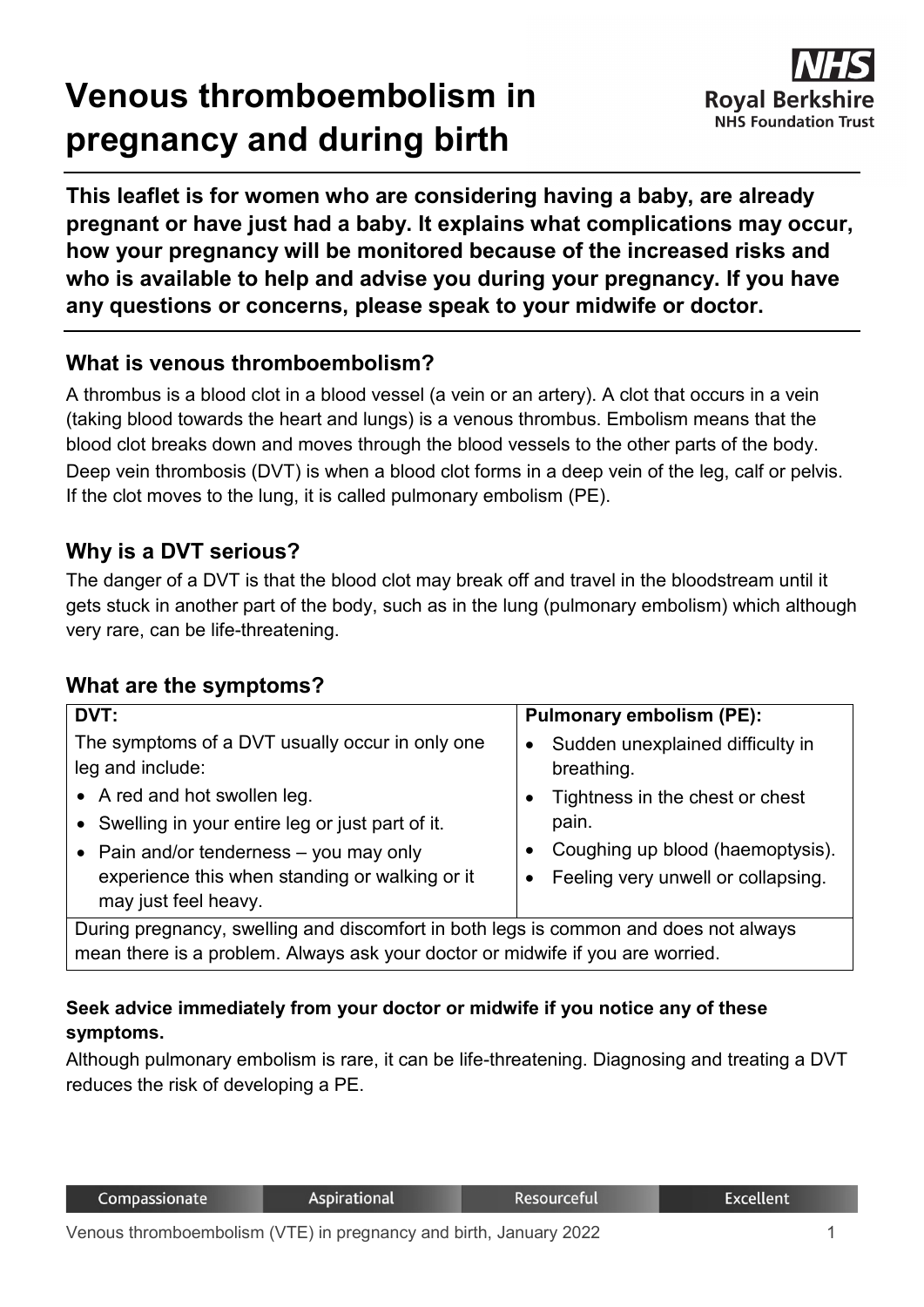## **Who is at risk of venous thromboembolism?**

Pregnant women are 4-6 times more likely to develop venous thromboembolism than women who are the same age and not pregnant. Venous thromboembolism related to pregnancy can occur at any stage of pregnancy and for six weeks after birth. This is due to changes in the body caused by being pregnant.

Additional risks for developing venous thromboembolism in pregnancy are when you:

- Have had previous venous thromboembolism.
- Having a thrombotic condition called thrombophilia makes a blood clot more likely.
- Are over 35 years of age.
- Are overweight body mass index (BMI) over 30.
- Have had 3 or more babies.
- Are pregnant as a result of IVF (in-vitro fertilisation).
- Are carrying more than one baby (multiple pregnancy).
- Have severe pre-eclampsia.
- Have just had a baby by Caesarean.
- Are immobile for long periods of time, for example, after an operation or when travelling, for four hours or longer.
- Have a close blood relative (e.g. brother/sister/mother/father) that has had venous thromboembolism.
- If you smoke.

When you first book with your midwife, they will do a risk assessment. If you are classed as 'high-risk', you will be offered an appointment with a consultant at the hospital and may be offered preventative treatment such as special blood thinning injections (anticoagulant) daily throughout your pregnancy to help reduce the risk of developing a clot (see below for further information). You or a family member will be taught how to give these injections. This risk assessment will also be done if you are admitted to the hospital and, once you have had your baby, you will also be given a pair of special compression (surgical) stockings to wear whilst you are in hospital.

#### **How to reduce the risk of thromboembolism**

- Lose weight before pregnancy if you are overweight.
- Keep as active as possible.
- Keep well hydrated.
- Stop smoking.

Resourceful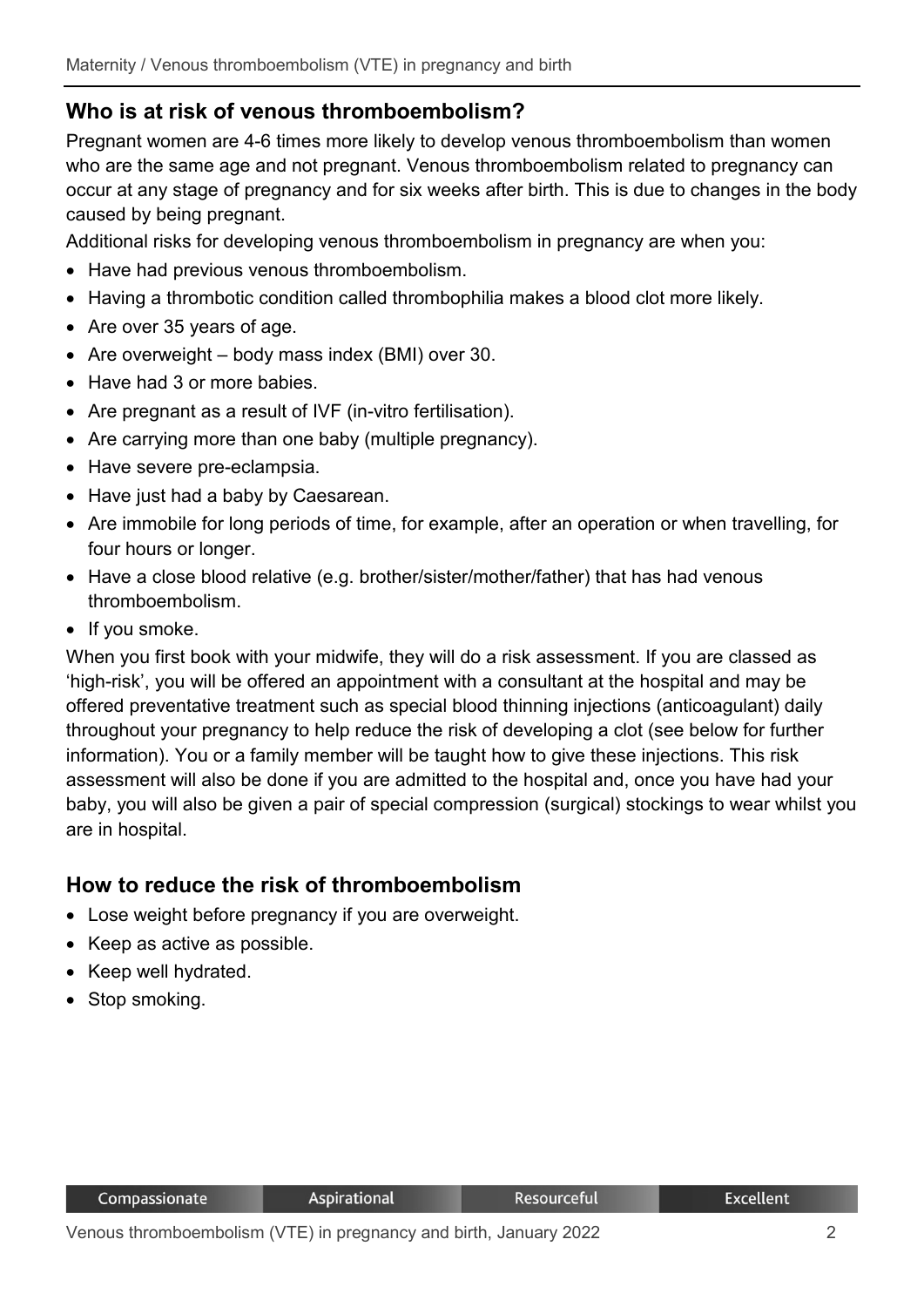#### **How is venous thromboembolism diagnosed during pregnancy?**

| <b>DVT:</b>                                                                                                                                                                                                                                     | <b>Pulmonary embolus (PE):</b>                                                                                                                                                                                                                                                                                                                                                                                                          |
|-------------------------------------------------------------------------------------------------------------------------------------------------------------------------------------------------------------------------------------------------|-----------------------------------------------------------------------------------------------------------------------------------------------------------------------------------------------------------------------------------------------------------------------------------------------------------------------------------------------------------------------------------------------------------------------------------------|
| Your doctor will examine your                                                                                                                                                                                                                   | The tests may include:                                                                                                                                                                                                                                                                                                                                                                                                                  |
| leg. He or she will organise<br>some blood tests and they may<br>offer you an ultrasound scan of<br>your leg to see if there is a clot.<br>If no clot is seen but you are still<br>having symptoms, the scan may<br>be repeated after one week. | A chest X-ray (this can also identify common problems<br>which could be the cause of your symptoms, such as a<br>chest infection).<br>A CT scan (specialised X-ray) of your lungs.<br>$\bullet$<br>A VQ scan (ventilation perfusion) of your lungs. This<br>needs a drip into a vein in your arm.<br>An ultrasound of both your legs to look for an existing<br>blood clot that may be present but not have caused you<br>any symptoms. |

## **Are there any risks associated with having the tests?**

The chest X-ray, CT scan and VQ scan use radiation (X-rays). You may be concerned about the risk of these tests to the baby. The chest X-ray uses a very small dose of radiation and the baby will be shielded from the X-rays with a lead apron. The risk to your baby of developing cancer in childhood after a VQ scan is extremely rare (1 in a quarter of a million). Such a tiny risk with CT and VQ scans need to be weighed up against the risk to mother and baby of undiagnosed venous thromboembolism. A CT scan gives a higher dose of radiation to your breasts than a VQ scan and the lifetime risk of breast cancer may be increased. The risk may be increased from around 1 in 12 to 1 in 9 over your lifetime.

## **What is the treatment for venous thromboembolism?**

As soon as your doctor suspects you have venous thromboembolism, you will be advised to start treatment with an injection of heparin (an anticoagulant) to increase the time your blood takes to clot. Although they are often called blood thinners, they do not actually thin the blood. There are different types of heparin. The most commonly used in pregnancy is 'low-molecularweight heparin' (LMWH); if you are already taking this the dose will be increased. For most women, the benefits of heparin are that it:

- Works to prevent the clot from getting any bigger so your body can gradually dissolve it.
- Reduces the risk of a pulmonary embolus.
- Reduces the risk of another venous thrombosis developing.

## **What does heparin treatment involve?**

Heparin is given as an injection under the skin at the same time(s) every day. The dose is worked out for you according to your weight.. Usually you will have heparin once daily, but if you are on a higher dose, this is usually split into two doses. You (or a family member) will be shown how and where in your body to do the injections. You will be provided with the needles and syringes (usually already made up) and you will be advised on how to store and dispose of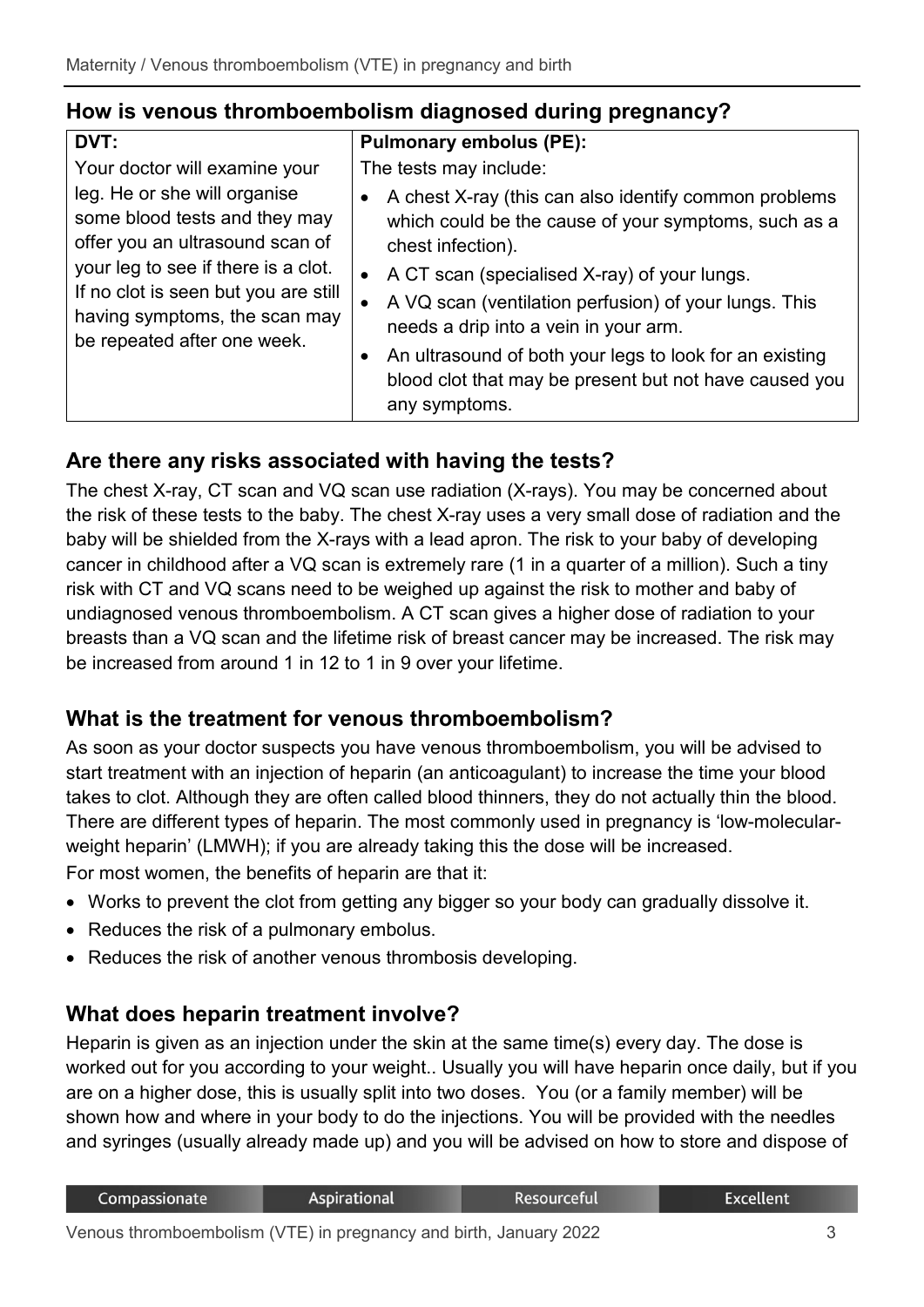them. You will have regular check-ups, including blood tests, as an outpatient. You will probably not be required to stay in hospital.

#### **How long will I need to take heparin?**

Treatment is usually recommended for the remainder of your pregnancy and at least six weeks after the birth. The minimum treatment time is three months.

Contact your doctor if you experience any worrying symptoms when you are taking heparin (such as chest pains, unexpected bruises, or a sudden change in your health). Also, contact your doctor if you have any heavy bleeding during this time.

## **Are there any risks to me and my baby from heparin?**

Low-molecular-weight heparin cannot cross the placenta to the baby and so is safe to take when you are pregnant.

There may be some bruising where you inject which will usually fade in a few days. One or two women in every 100 (1–2%) will have an allergic reaction when they inject. If you notice a rash after injecting, you should inform your doctor so that the type of heparin can be changed.

#### **What should I do when labour starts?**

Most women with a DVT continue with their pregnancy normally. If you think that you are going into labour, do not take any more injections. Phone your hospital immediately and tell them that you are on heparin treatment. They will advise you.

If the plan is to induce labour, you should stop your injections 12-24 hours before the planned date. An epidural injection (given into the space around the nerves in your back) cannot usually be given until 12-24 hours after your last injection. Alternative pain relief options will be discussed. An individual plan will be made with you.

## **What if I have a planned Caesarean birth?**

Your last heparin injection should be 12-24 hours before the planned Caesarean birth (operation to deliver your baby). The heparin will usually be re-started within 4 hours of the operation.

#### **What happens after birth and can I breastfeed?**

Treatment should be continued for at least six weeks after birth. There is a choice of treatment after birth – either continuing with injections of heparin or using warfarin tablets. Your doctor will discuss your options with you.

Both heparin and warfarin are safe to take when breastfeeding.

After birth, you will usually be given an appointment with your GP, obstetrician (birth specialist) or haematologist (blood specialist).

**Excellent**